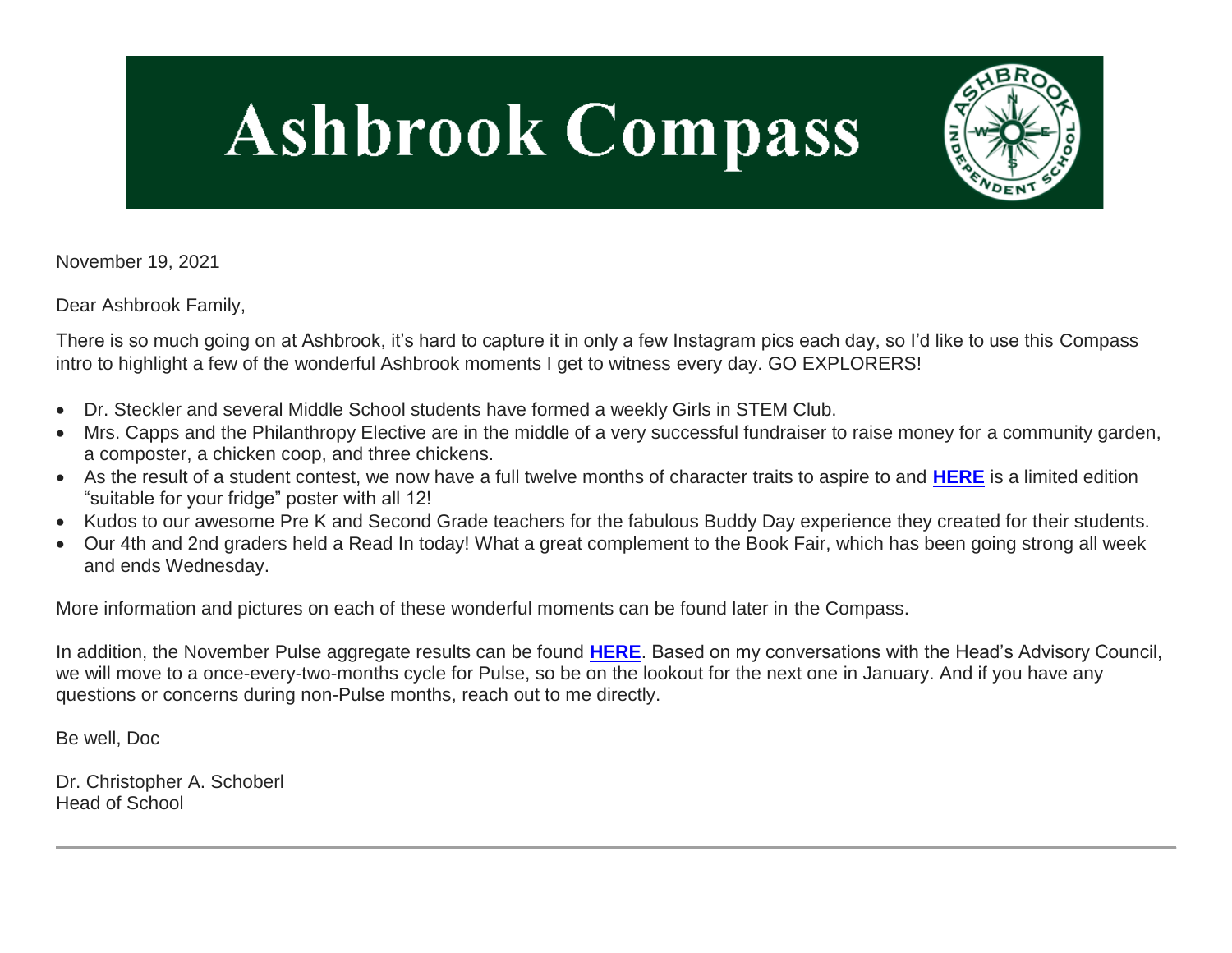**Next Week:**

**Nov. 22** -- Winter Term hot lunch orders due **Nov. 24** -- Grand Day; Half-day of School; No After-School Program **Nov. 25-26** -- Thanksgiving Break

#### **Upcoming Dates: Nov. 30** -- November Admissions event via Zoom, Education is Well Rounded: The Arts as Essential Curriculum **Dec. 1** -- PTO meeting via Zoom, 9 am (link below) **Dec. 2** -- Middle School Dance and Parent Connection Night (see below for more info) **Dec. 3** -- Grade Day, No School

## **[2021-22 School Year Event Calendar](http://link.mystudentsprogress.com/ls/click?upn=t3AI3kjK1Pyk9qPfHnOahelBVVSIlRAa3GeSLMbkINmgHr3guxrPuqfp-2Bh-2FJW4nCZ4g8Gi3XkGXC-2FKATZbsSvlLtGaxynoxi8rg7wuoRjJ9ogb5HbX999Eip-2FZE6wLdBt-2FZXHJBS6zquMLtzN9wyAf-2BwWQPV3rI3lDDknuQ1JHMBzJ8gUYT-2F7YzNEwZY9IsL01sHprQ-2FIDOi-2FxvxQxcWetx3uPiVsOO-2BTqPctwW7ytf9RkxC1x3UjTIEBtRaqxRocHrr-2BmciBR4-2BJ-2F9FRK9RIbCVijz3zpNIIcd4PIsUMddSSVNBf6Erlmv-2BHBcLMpY-2BXATDQ1ruaOReFDZmWYSBv8U-2FG-2FKOr0yEkAwqSdMzdcQ3gq4Z79RZNOTZP4nGap5-2B4nzc4nIf29OyD3NhvJHQaLkc85sE-2FfYbPaGyyk6H2FOzJRYThJmT37US6LpTrGNlh9HxVTLYe1LpjcNTBXNJsSKlp-2BAa-2BVuGTdE8v33fTt9-2BgR-2BE9tSlDPzhNHxWPZ2RZ535aLRz3SoCCiPZR3EABfh4FMKDRC4z2q-2Bvjvbtim7SOD4kDD2r5XYSDBe4a3bcI5fNds6iRAQWmj3uDnwn3-2B3tKuGNT1JKaRpJXKTgGLzWZLAnNUo4fvdQC77H83vaK-2BM8PCeLuljt-2FRAsnx0cP-2FGdRouESOyMOB5ORkT-2BH-2Bkw4hRRiiTCpe61BsZqpA-2BupI0S_1PndbFfBoQGSZbxwXHHEexw3B2F0fG-2BUmuXm6a-2BX-2Bzv-2FHT4nMjgs4-2F4cqBEfLqZE4JUev2PNMYdimc-2Fu-2B8lyMRvU2dgyH69MEoqtyS2V19s8is9Xu2Or-2F7Rp97mFB2U7-2FFycsteaAzvYJcaZaK-2BHO-2BVQNDe4RwLp-2FxT8jujtLUXFHbNnQtIVmkACSyCjldAl0uE3tY7uivKkcZEsPEg5fUe5hX9uao6-2BS7uh2nDkqs0HHjTIoiRoPZKTTsLrt-2B47qY87SSdlNwJ0ssBBt8kjGPZhbQHDIlHKpGTEfvX-2BmxMpUvyzxsYKC6TYPvayFv4aKR-2Fo8JsoEmcNkxVlSzJ5CIAgSo2VWH52KHHhzdxZa9jXBCyvHqK-2FxfLaNqV-2BJ8skeTB5HjYcy1VvMSE-2FaJdFBOKe-2FSiPQvZh34GFbgfZ5RO1oviDbNpGRTDFVZGl6p2X)**

**[Family Volunteer Opportunities](http://link.mystudentsprogress.com/ls/click?upn=VpBe6Z9t6RkEC4qAoQCerkRqVNRJCi4SE2bZPjoSvlxSlLFpfnUYhuutAutUGnBh84nj-2BJvhJlx1K1dJMDDqBY1qLZ1O0nCcHebienBZj-2BKxsXBin-2FugM50Q-2FqN8cLG3Urd1ZQzGcMWtkFleXRzacA-3D-3DOpDl_1PndbFfBoQGSZbxwXHHEexw3B2F0fG-2BUmuXm6a-2BX-2Bzv-2FHT4nMjgs4-2F4cqBEfLqZE4JUev2PNMYdimc-2Fu-2B8lyMQ2pbk6vwjWqMB5DxM2qLMul-2BL-2BzFtODrA-2BiQgJbrkaIGm8pXnL7unjQOeJ8SrALD3BHesPEZMwDasxksL1W-2BiYQDmSItxJ87oGDn261DxkL3MURezYBfb68mKXVnDTsfEL6Ao0xc3WVCCUCMPb7wb9SlCtkOWeNzvgGFNMWJ9oDB6BEkovCbF0WJ1gODGvs8pAuaPOik2wCUgFFJnHqL6LoOv-2BJ89VrpOCns5tlDxW-2BPnpHURe0cpiAtQKKFStkzG4Zph8ieBC0MTl-2B2nBexjT5OO4y2dPpUP1pMS2eRfn6-2BDE-2FG2qbzqAhhG7R2GYc3aShVXMUtCECut-2FjeUYOnUPOAgoykwmPOPe6mj2jRx61) -- 8 opportunities available!**

## **Lunch Program**

Don't miss out on our delicious lunches! Fall term lunches end Thursday, December 2. Winter term lunches start Monday, December 6.

If your student wants their fall order to continue into winter term simply send Elaine an email. If you need to fill out a **[lunch order](http://link.mystudentsprogress.com/ls/click?upn=n7jYKe39nC4PrVAw2BzaOolgU5XUleaJ61qfvNJxTW3uoi8RFzNYUfSc1qXdqajA34djZWrxIBJBxzp2whbybvqIYp3dDOkCDgKesziBdCmJJsUZtaMX3WiXCWQREZJM-2FzDuP6-2F4d-2Fc9qGzZc0U46QXnF1O8mxPi1h7JsaYcM0mK0G0MYwVr4UhE0cgRbFrnnlXM_1PndbFfBoQGSZbxwXHHEexw3B2F0fG-2BUmuXm6a-2BX-2Bzv-2FHT4nMjgs4-2F4cqBEfLqZE4JUev2PNMYdimc-2Fu-2B8lyMfV7fufuSWrjFhK8reThVQWti2hW-2B5NXcCany-2B3SessqmJFgeiHcARc-2Fkwwt1oor5k0UFSDlPghRmq-2BTsTkELGufw0oa-2FEx12TnKGrS7vXsQtWqxUNAvaCD-2B8U0rh8-2Bi0wMgesz1Y3O4GJoPeIbzqhkTZnvP67QUwbU6Y86vsw44xPSqWuOf75YG2gHaRpcFvDdTBdnYWqs7IlvG0kwvkDHvR6vjTNmacrZDBj5UCl1-2Bu4IEj2AdKE5nGO9ifTTVDnyhvUUMReIXqhxfLWpUwQUcZ2UsmfrFqUMV5IoGvlMO0UfY10oNgb2WbuY8ugKBx8WnYpZksLfB4y6SHJm8QICSQQl38eQaniqYag5WcCyC)  [form](http://link.mystudentsprogress.com/ls/click?upn=n7jYKe39nC4PrVAw2BzaOolgU5XUleaJ61qfvNJxTW3uoi8RFzNYUfSc1qXdqajA34djZWrxIBJBxzp2whbybvqIYp3dDOkCDgKesziBdCmJJsUZtaMX3WiXCWQREZJM-2FzDuP6-2F4d-2Fc9qGzZc0U46QXnF1O8mxPi1h7JsaYcM0mK0G0MYwVr4UhE0cgRbFrnnlXM_1PndbFfBoQGSZbxwXHHEexw3B2F0fG-2BUmuXm6a-2BX-2Bzv-2FHT4nMjgs4-2F4cqBEfLqZE4JUev2PNMYdimc-2Fu-2B8lyMfV7fufuSWrjFhK8reThVQWti2hW-2B5NXcCany-2B3SessqmJFgeiHcARc-2Fkwwt1oor5k0UFSDlPghRmq-2BTsTkELGufw0oa-2FEx12TnKGrS7vXsQtWqxUNAvaCD-2B8U0rh8-2Bi0wMgesz1Y3O4GJoPeIbzqhkTZnvP67QUwbU6Y86vsw44xPSqWuOf75YG2gHaRpcFvDdTBdnYWqs7IlvG0kwvkDHvR6vjTNmacrZDBj5UCl1-2Bu4IEj2AdKE5nGO9ifTTVDnyhvUUMReIXqhxfLWpUwQUcZ2UsmfrFqUMV5IoGvlMO0UfY10oNgb2WbuY8ugKBx8WnYpZksLfB4y6SHJm8QICSQQl38eQaniqYag5WcCyC)** for winter term lunch orders, please send that to Elaine on Monday, November 22.

# **Scholastic Book Fair ends Wednesday**

We still have the Parent Only Shopping Hours of 2-3 pm on Monday and Tuesday. On Wednesday, the Parent Only Shopping Hour is 11am-12 pm. You can also visit the **[Ashbrook Scholastic Homepage](http://link.mystudentsprogress.com/ls/click?upn=qkro44VJaETWQ07zA-2B-2FiEyVSGpsWQ8geVbH99hO8OwtjFmOHR3K-2Bi11CFc7cHeHDldU8A-2BWXehx3H8WaWn8vpJRmsc4hSjy9qmj-2B3C2NoiPUO2IWAOL7M2UBBl-2BO5C6nDlLI2dlxNtFj9j-2FvB3phsw-3D-3D8Uo3_1PndbFfBoQGSZbxwXHHEexw3B2F0fG-2BUmuXm6a-2BX-2Bzv-2FHT4nMjgs4-2F4cqBEfLqZE4JUev2PNMYdimc-2Fu-2B8lyMbLIxMvjFlS1ZSEMUv5XckFjx1RgCXb8g2Inr2BlTY3f1jF6lsyuTRexQ9Hzud-2BouiLH9XAhm9kuBbNKNW5-2B-2Bx97pftHuEdfTV36fngqZ1g33klSMbodmmsXBC2EvH6zRU9qTTXHO5yL6wXkldtMbofzY3VoNOC9viYzcyoXeuelH7CPFPDUJsfMZfNO4LG6LJuj7INi9uxrF09ALTxvfCLGWgIgJHiNnaxtUaMh5RV1SCSI-2BjlYgFpRS3X9nnaEg8FtLlLK-2FY2PX1eFwRIpFl4WJSms8atcu2lNgErnbCaozLlTabT86mj7yUiwXCd73aes-2BDYmRS0Sx04FFzPzwgphH4da2NnoiRQb-2FAJJCfQE)** and shop online through November 30!

# **Grand Day is November 24 -- watch for email with link!**

We look forward to celebrating all of the Grand people in our students' lives on Wednesday, November 24! Mark your calendars for this date as you will receive a folder of special messages from the students as well as a link to join a live event at a tentative start time of 11:40 am!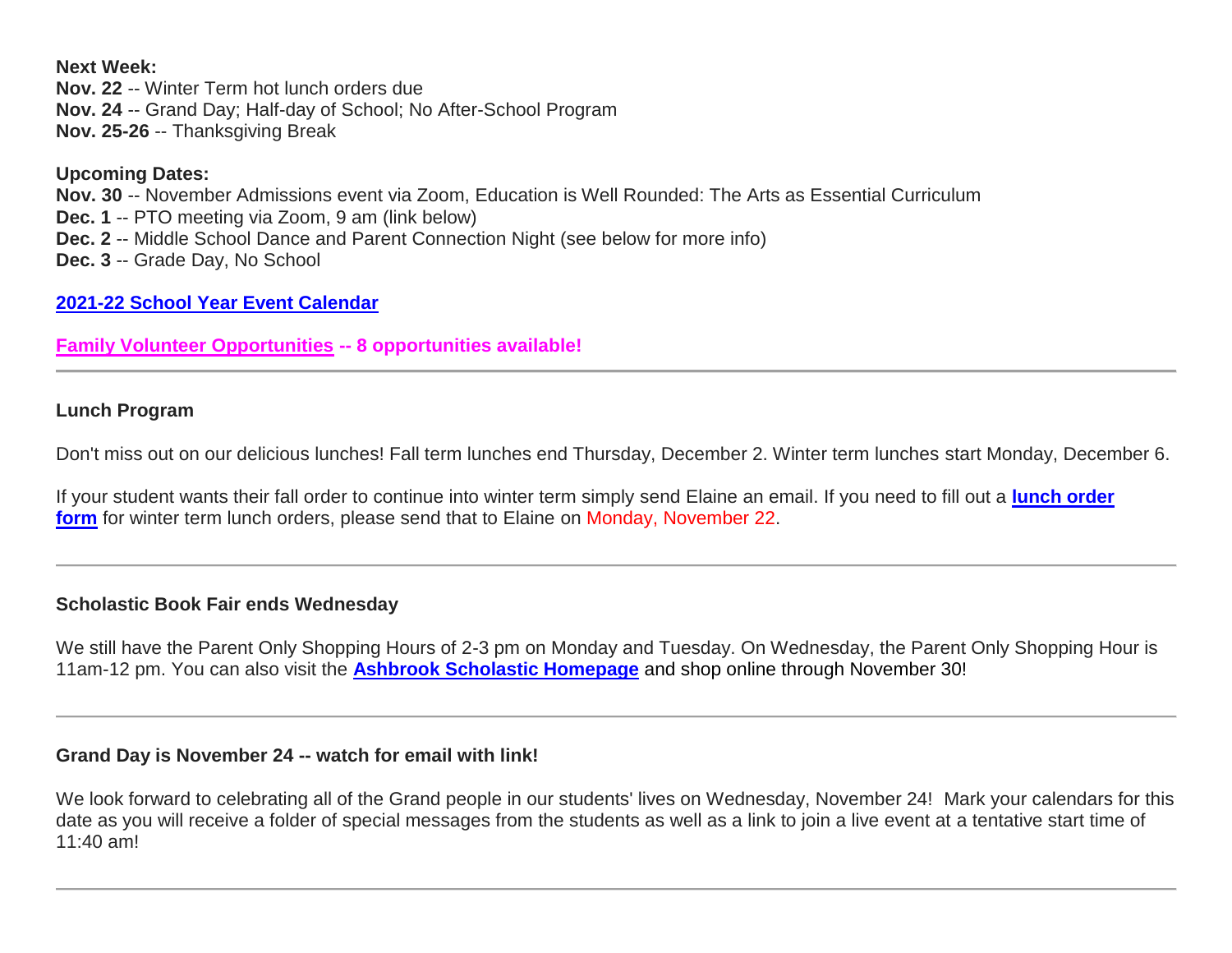## **Zoom Admission Event Nov. 30, Education is Well Rounded: The Arts as Essential Curriculum**

We've scheduled another Zoom Admissions event on Nov. 30, this time with a focus on our educational opportunities in the arts. If you are interested in attending, RSVP **[HERE](http://link.mystudentsprogress.com/ls/click?upn=VpBe6Z9t6RkEC4qAoQCeri-2FFFh7llDqKppeMq4GAyjRWQxckQw26M-2Bv6Io9sYjjzUH9Ef9Y6KUfAPlIq06evE7HZyBbxAv-2F5tGiJlU5s3MYb00QTrSExo0SiZwsPhV-2FOC5cQYOeEDhJbBpFIg-2Bhtmw-3D-3DGDYa_1PndbFfBoQGSZbxwXHHEexw3B2F0fG-2BUmuXm6a-2BX-2Bzv-2FHT4nMjgs4-2F4cqBEfLqZE4JUev2PNMYdimc-2Fu-2B8lyMY5bCw2Nmo2iCOQSeMSm-2FeakAmr4KKUi82pWnN0mvMbAXY2DV9215NEC5AcH4U1rdZoUOQJ9XSb0DVC9Oz77a5UHnMwjoe5B7SuVwuMeHgmRKv79OtWfRGpuKa1M8LmEGrGxvFXpz29enqGQy3Qj-2BtubHtedFP3t0Y9Z2f8MF-2Fzj1W8fNpkzn76ICW5MyXRZ6OmKUPYK7oaT2emozHG-2BOWIVFdNuP7JOyumAXDhFy9OfiTLEd4ET6dSGHJxrkSjHAq0YdSv-2FoOY3j4U81715xPy5CWr98oipTZEfowWzh6imvU1SjuQtt65bETRJ5pAWg6LedJ8EubmivyydkGij2E8bRW-2BsrBavL2UUW7ROYWUO)**. If you want to see slides from our October event, Education is Opportunity: Lifting Up the Bottom vs. Pushing Down the Top, click **[HERE](http://link.mystudentsprogress.com/ls/click?upn=TUHIw15RkZKA-2BkrQie-2FntaQiAIzyVKoAcjBRQlnVZKd-2BHIYHyC6WBSgp4Ve86SHv8a7wE6eUxxK5iqBVRh3xGMrMA-2BU7w5Vy-2BVkaDvO2T3TJR4bDIs7B9OglrEpEP-2BAcWdtbt-2F4Rjzf4-2FKxYgDzPIOJJFPmlP2sBGSa6BAarMI2nxIl9l9CFXhTYr7xBMJMVqA4p3-2FA7d9xTP1aSDbAttlhTBkygNZHNqe-2FWf-2BA-2FFFWag2Igtz3mkvuQ7Bar7i0CUIYxfewqFt-2FBQNg6zKea3JLW-2FDDy9TUsQD4oNxf8FMAb2KdeE3W9Ff1X2oaVcEU95sXpl9U-2BvFSXEiWkaYfdV9GXBkxs3-2FIqbMFhvkED95wDBjjEmXdp9ozIEEJiNbIkjM2zi1VWZ6JZV8FKwIH4ecYOwW4Ewg-2Fyx1gA9Y2OPjeE8DXPcISZydSxYWjA6njOzIDC-2FajoM8fGZy0UVcukbFORVzid-2B-2B4mKM8CsHCEudNbuVFhPDfoa9edsO4-2FS3Ltkk0COfRygt5D3Xvl8j7GgKVu0-2FRxJ-2F2CsuXATd-2BJ41cyDWyR-2FV-2Fu6aW73P2T3pjpYF-2BXGCrpU18xqDYqnMzwnDMsPMIsJX-2B7K3k6PEaB2fDkcDzS3HuMrBc6ZqV8GCh9lPqS5XAvcl-2BUQvnJUeENsElXaF9YhwcjAAK3mrOMA1GBOud4LQBOD-2FJcZMG748mAy3MPaDnQPxFDLIdidlUEsL3dxYPyIX1uiwXCvStZC8sKkOFON-2BFNOfE-2BuIqoRHhPHwQ-2Fi20kfuCnM-2FojkVSu6yYIWfH4jInJ-2F-2FHC-2B22kd3pM4RrLkijeznuH9tpp7-2B-2FmZshWPf-2BVg28S986JBAW6nTxGmo-2Bf3w-2F3YI-2FXknuOzDWgVI-2FsMSTQ-2BkKzcppYfhvIkko8lQeil0tN3qA0vDo7O8JNRT3FpjPhp46quv2lOYTfuWf7n3rgWabFXaMLqTRN0suu_1PndbFfBoQGSZbxwXHHEexw3B2F0fG-2BUmuXm6a-2BX-2Bzv-2FHT4nMjgs4-2F4cqBEfLqZE4JUev2PNMYdimc-2Fu-2B8lyMQDCSIi5nX272Am9vudWhE4Hl1xEb4Am54tca8mAJhlIoqlROxn6qobpNrYy3P9llDX9tvyDAHLWA4OECbO6Ew1s-2BtfL1qHqDJ4zvEFMaU42l2keVcRNLYmF7NGMYt8KdDG-2F4MfUh19m7N-2F43VmFz2zzmtHY-2B90fvB8mU-2FvLzqcrUQd37gMOILuMKF7tDC1cl61rXGihiW9ZM7bQt4eaDmyEjQ4xcKtXvnuqLNNj2JTeEDLUcMs6CYL5PHGl88OQLCnmzRwRj1Gc2s1lYiL49ga0FwyAMk9H6ud3xbywADL-2Fa-2B78fu6VL2rrlUcUmkVe67GC6BshY-2Be1F7rnsTG9YThoNGr5XyCTYY2X9lyXRuPY)**.

# **PTO meeting December 1 via Zoom**

Come one, come all to the next PTO meeting! We'd love to have you join us and learn more about the PTO. Meetings are held the first Wednesday of every month at 9:00 am on Zoom.

When: Wednesday, Dec. 1, at 9 am

## **Parent Connection Night and Middle School Dance Dec. 2**

All Ashbrook parents are invited (not just those with middle schoolers) to Parent Connection Night 6-8 pm on Thursday, December 2. We plan to play "Family Ashbrook Parent Feud" based on answers from YOUR students! Libations and snacks will be provided. You don't have to create a team; we will form teams that night. We hope to see you there!

# **Support the PTO YUM-raiser!**

The Ashbrook PTO is once again hosting a See's Candy YUM-Raiser this holiday season. See's Candy makes a delicious and easy holiday gift for all the special people in your life - including yourself! Orders are placed on our **[Ashbrook PTO Yum-raising](http://link.mystudentsprogress.com/ls/click?upn=5XDbAd9r0ovG7GZusFBG8KtxIYBVgZSf-2B8L3soVnBZB8i1itf4VPEot2aI-2FNCYP3iAJjnZ-2BpS-2Fi2tMjlcoktyJCW9A1Vzn5QKvKSkRaDdChpNdXbTK86NgQ7LWkrdpPqI7lc_1PndbFfBoQGSZbxwXHHEexw3B2F0fG-2BUmuXm6a-2BX-2Bzv-2FHT4nMjgs4-2F4cqBEfLqZE4JUev2PNMYdimc-2Fu-2B8lyMT63GBMA03o4EBBPXFAfnVOMWcBsMJ9s9S-2FlyKFQtocdxp3XeI8AnHr-2FA1dR1XeDzn6JMSM0QIDh4iY-2F1JnJrOWipP-2BYRjLucBWsn-2Bh5KUOO1mtrabCJMqBLnSW5C-2FI-2Fhsqr-2BEb699lkWt4qWtZyLWVL-2Bep1ii6q3Ct9oLWvTGD2Z1FFWZjprY3e9mrsUC849SG9Of7Vbb6DzVdT9-2FCiTlfktaYwWclhUMfcH2YOlcLVqwQkVvEDNvFa-2Fm4vK3OlSCkdQ-2FIR2G302k1LPD7W4mfTpWffSs16ZiybjRSTUqwMLZEEHYYYqxK5X1PzEnwXzBOgN8XYFjbFpHIjphC6DTWfstDCEoexS2tjC8juYRSG)**  [website](http://link.mystudentsprogress.com/ls/click?upn=5XDbAd9r0ovG7GZusFBG8KtxIYBVgZSf-2B8L3soVnBZB8i1itf4VPEot2aI-2FNCYP3iAJjnZ-2BpS-2Fi2tMjlcoktyJCW9A1Vzn5QKvKSkRaDdChpNdXbTK86NgQ7LWkrdpPqI7lc_1PndbFfBoQGSZbxwXHHEexw3B2F0fG-2BUmuXm6a-2BX-2Bzv-2FHT4nMjgs4-2F4cqBEfLqZE4JUev2PNMYdimc-2Fu-2B8lyMT63GBMA03o4EBBPXFAfnVOMWcBsMJ9s9S-2FlyKFQtocdxp3XeI8AnHr-2FA1dR1XeDzn6JMSM0QIDh4iY-2F1JnJrOWipP-2BYRjLucBWsn-2Bh5KUOO1mtrabCJMqBLnSW5C-2FI-2Fhsqr-2BEb699lkWt4qWtZyLWVL-2Bep1ii6q3Ct9oLWvTGD2Z1FFWZjprY3e9mrsUC849SG9Of7Vbb6DzVdT9-2FCiTlfktaYwWclhUMfcH2YOlcLVqwQkVvEDNvFa-2Fm4vK3OlSCkdQ-2FIR2G302k1LPD7W4mfTpWffSs16ZiybjRSTUqwMLZEEHYYYqxK5X1PzEnwXzBOgN8XYFjbFpHIjphC6DTWfstDCEoexS2tjC8juYRSG) and are shipped directly to you or your gift recipients. Shipping for orders over \$70 is free, orders less than \$70 ship for a small fee. Proceeds go to the Ashbrook PTO to benefit our entire school. The PTO contributes to community building events, educational resources, educational experiences and much, much more! Please feel free to share the website with friends and family and order today! Last day to order is Friday, December 3.

## **Girls in STEM Club**

Dr. Steckler and several Middle School students have formed a weekly Girls in STEM Club. They had a planning meeting last week at lunch, where they decided to meet on Thursday evenings from 6-7:30 pm at Ashbrook (Dr. Steckler suggested every other week… but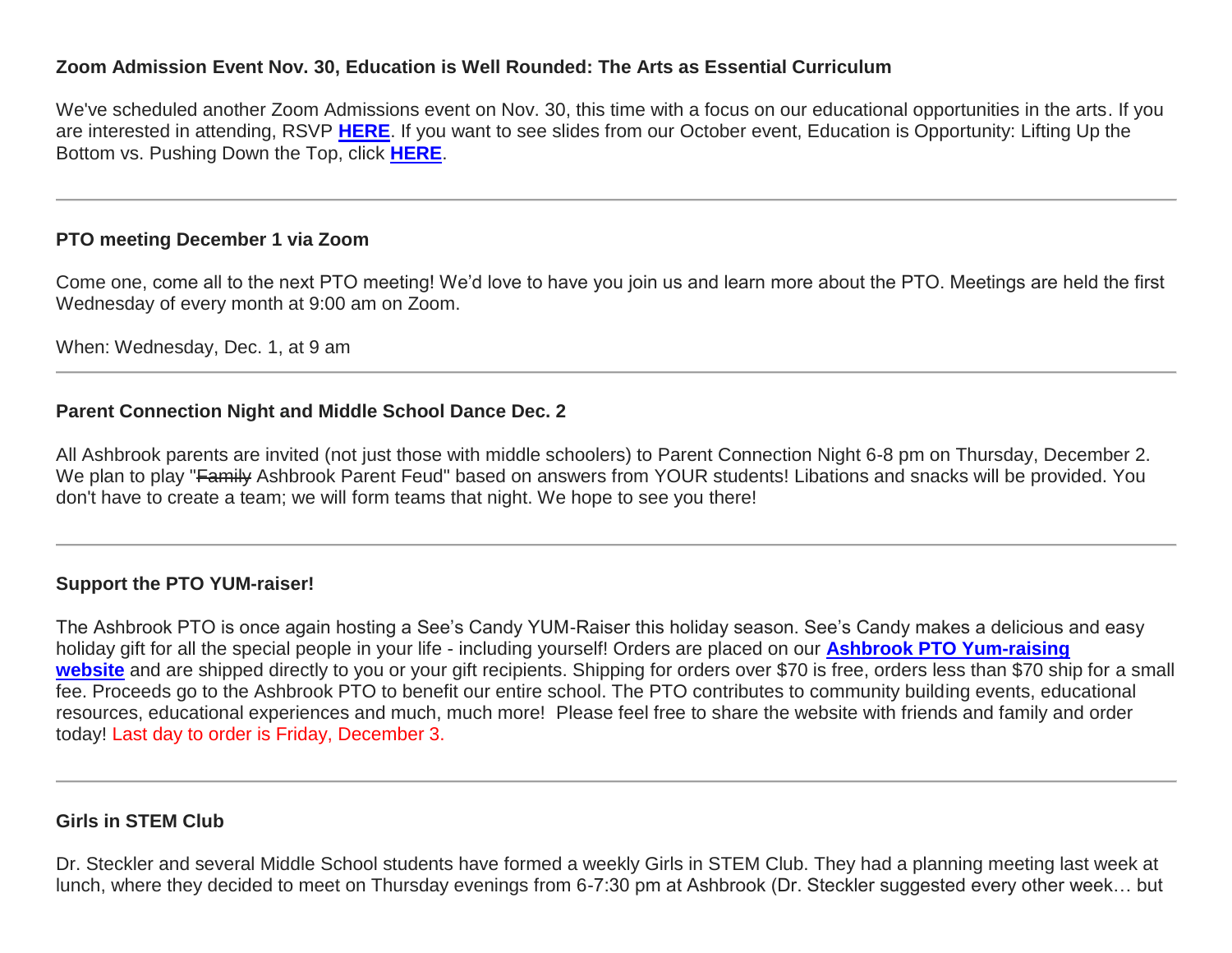the girls were adamant about a weekly meeting!) and be guided by the interests of the girls. The photo was from their inaugural meeting on Thursday, November 18. Dr. Steckler and her husband Mike Bailey, a professor in the OSU School of Engineering, ran a similar club when they were in San Diego. They welcome parent involvement and sharing of expertise that might interest the girls, and if the girls express an interest in an area that you might know something about, you could receive a phone call or email from Dr. Steckler! Please feel free to contact Dr. Steckler if you have any questions.

# **Philanthropy Elective Fundraiser**

Mrs. Capps and the Philanthropy Elective students are in the middle of a very successful fundraiser to raise money and generate an awareness of a school project involving a community garden, a composter, a chicken coop, and three chickens. They have been selling handmade and customized items such as coasters, monogrammed drinking glasses, masks, and various types of jewelry. They are also raffling off two handmade fleece blankets. All money raised will go to supporting this agricultural extravaganza!

## **2nd and 4th grade Read-In**

This morning Doc Schoberl was introduced to a student experience he had never heard of before: our fourth grade was engaged in a READ IN! Said Doc, "Leave it to Ashbrook teachers to incorporate interesting and creative experiences for their students. Ms. Jenson told me that this was a reward for all of the hard work that students have been doing, and I could tell how excited they were as they piled out of their cars with favorite books and their sleeping bags, pillows, favorite blankies, and stuffies!" Second grade joined the fun in the afternoon.

#### **PreK and 2nd grade Buddy Day**

Kudos to our awesome Pre K and Second Grade teachers for the fabulous Buddy Day experience they created for their students. Making pumpkins, playing Charades, and getting a chance to be outside on such a lovely day made for some fun times for our kids. Being able to connect between grade levels in this way is an important part of what makes Ashbrook such a strong community. Way to go Ms. Wheatley, Mrs. White, Mrs. Wall, and Ms. Jessop!